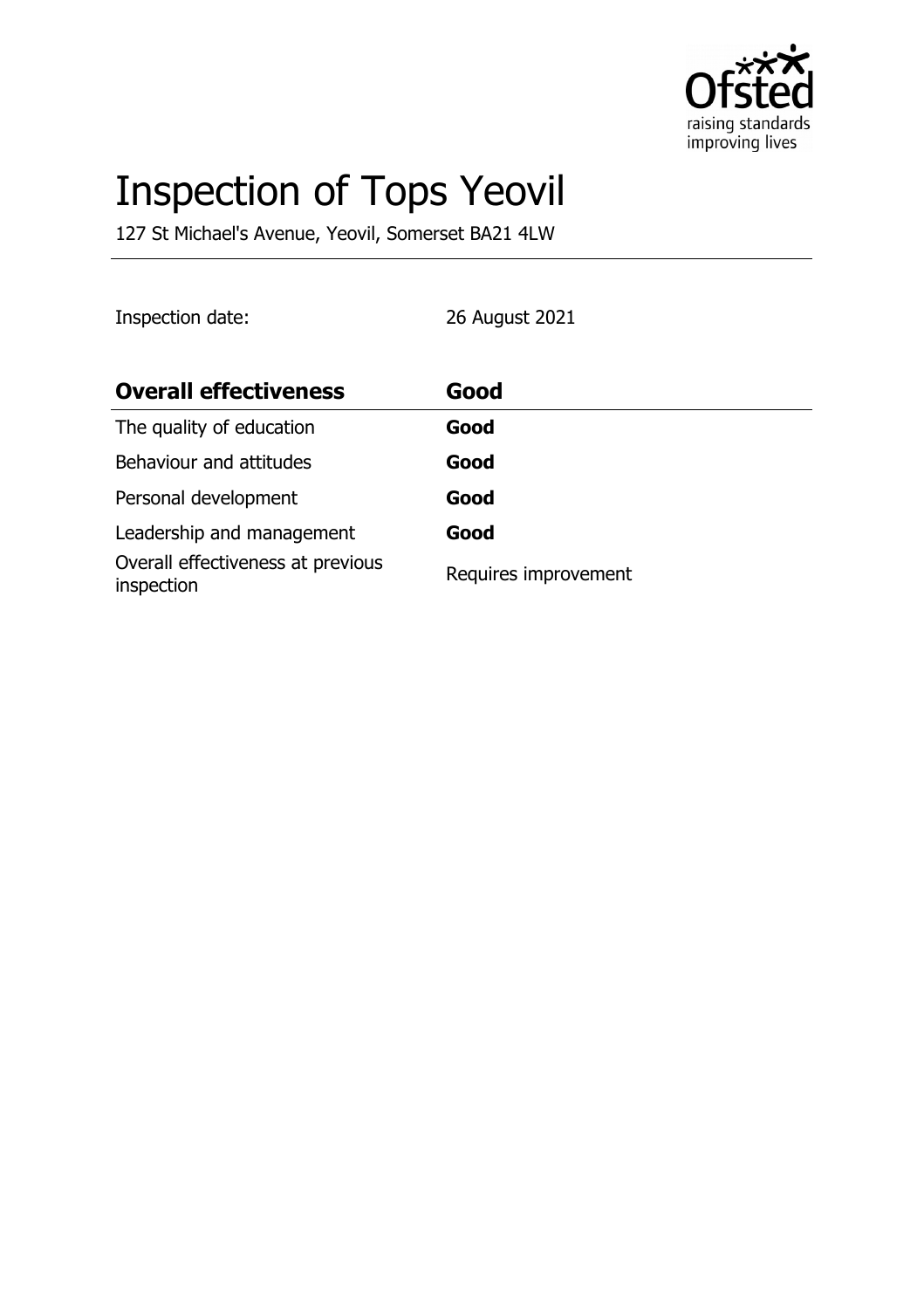

# **What is it like to attend this early years setting?**

#### **The provision is good**

Babies form close bonds with familiar adults who meet their individual care needs efficiently. Babies check in regularly with staff, who provide reassurance. They are cuddled close when they feed, and staff stay close and encourage them to selfsoothe as they fall to sleep. Children have good emotional security, especially as they move on to new rooms. Staff use effective arrangements to ensure key people share information such as healthcare plans, interests and next steps to enable children to settle quickly.

Children gain good independence. For example, they make good attempts to dress themselves after they have used the potty and serve themselves at lunchtime. The environment is organised well to help children make decisions about their play.

Children are motivated to learn. Toddlers show interest in books. They listen well to the rhyming story and predict what number will come next. Staff demonstrate the number with their fingers, helping children to represent them with their fingers and to recite numbers in sequence.

Pre-school children enjoy group activities, which encourage their listening and attention skills in preparation for school. For example, children keenly listen to the sound of the tambourine and identify who has moved it from under their chair. Children engage well and are enthusiastic to be involved, taking turns well.

#### **What does the early years setting do well and what does it need to do better?**

- $\blacksquare$  Staff know children well and use their current interests and individual patterns of learning to plan enticing environments and experiences. Staff make good use of their regular observations to provide children with a broad range of experiences, which builds on children's knowledge and what they need to learn next. Observations build up over time and reflect children's good progress from their starting points.
- $\blacksquare$  Staff in the baby room have carefully considered the curriculum to ensure they provide exciting activities, alongside meeting children's individual care needs and routines. There are spontaneous opportunities for children to engage in a story or to participate in rhymes and songs. Staff effectively support individual children. For example, they offer the youngest babies 'tummy time' activities to help their core strength.
- $\blacksquare$  Leaders and managers have reflected well on the outdoor environment. They have used staff's ideas to develop an inviting space, which encourages children's exploration and imagination. For example, children keenly investigate the dedicated area to look for bugs. Staff use visual reminders to support learning and children regularly check the board to see what they have found and what to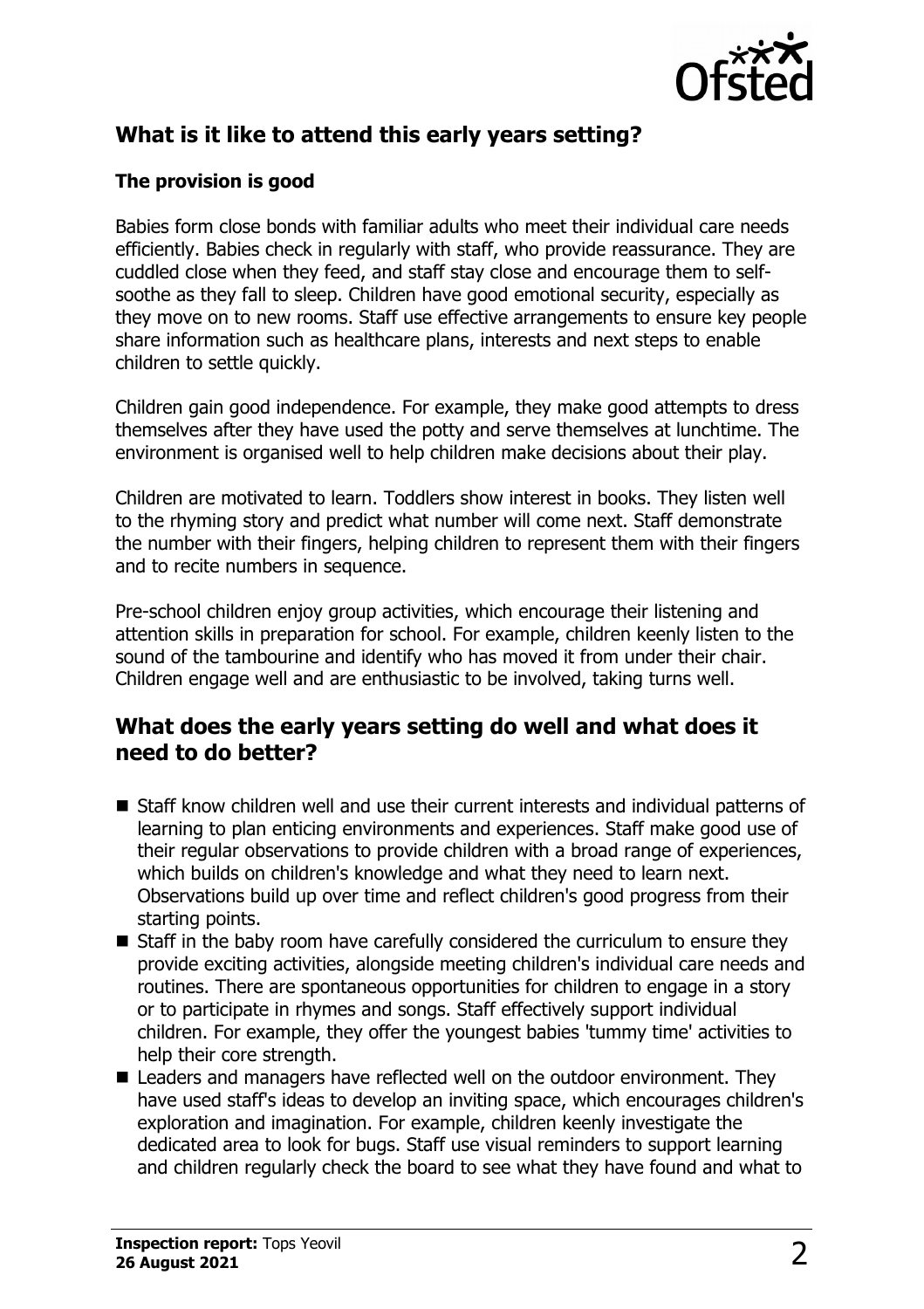

look for next. Staff encourage conversations, questioning children well to support their developing language skills. However, staff do not always extend children's curiosity with appropriate tools to support their investigations.

- Children's care needs are met well. For example, staff work well in partnership with parents to support toilet training. Staff offer the potty regularly, praise attempts and use the magnetic reward chart to celebrate achievements. Staff follow robust hygiene practices. For example, they empty and sterilise the used potty and encourage children to wash their hands. Babies communicate their needs well. For example, they pat the table to make it known that they want more banana when they are hungry.
- There are effective settling-in arrangements. Staff work closely with parents to gather relevant information to meet children's individual needs. Staff make initial observations during visits and ensure that resources that children have shown an interest in are readily available to help them settle quickly. Staff take time to introduce babies to the wider nursery environment. Babies play on the enclosed decking area initially so they acclimatise to the larger outdoor area and greater noise levels.
- $\blacksquare$  Staff recognise when children are becoming restless when they have been sat for too long, waiting for a delayed lunch, and quickly distract them. They suggest 'Boogie Mites' to support children's physical development. Children enthusiastically follow the actions, moving in different ways and clapping to the rhythm.
- Older children are supported well to make good decisions. For example, staff explain the potential risk of using a glass in the water tray. They help them decide on a safer option so that they can continue their explorations. Staff consistently praise good behaviour to help children learn expectations. On occasion, staff do not consider all risks when preparing for younger children's mealtimes. For example, they do not identify where feeding chairs are needed so that they are positioned ready for children to eat and, therefore, lift them into place.
- Leaders and managers provide good opportunities for staff to engage in relevant training. More recently, staff received support in identifying how each child learns and their patterns of play. This has greatly supported them in offering specific opportunities to engage children in their learning. Regular staff meetings and supervision meetings enable staff to share good practice and engage in professional discussions. Staff's emotional well-being is carefully considered and there is good teamwork.

# **Safeguarding**

The arrangements for safeguarding are effective.

Staff follow policies and procedures effectively to keep children safe. Premises are secure and there are good arrangements for the safe collection of children. Staff show good knowledge of the possible signs that a child is at risk of harm. They understand who to report their concerns to and the procedure to follow should a concern arise. Leaders and managers communicate effectively with outside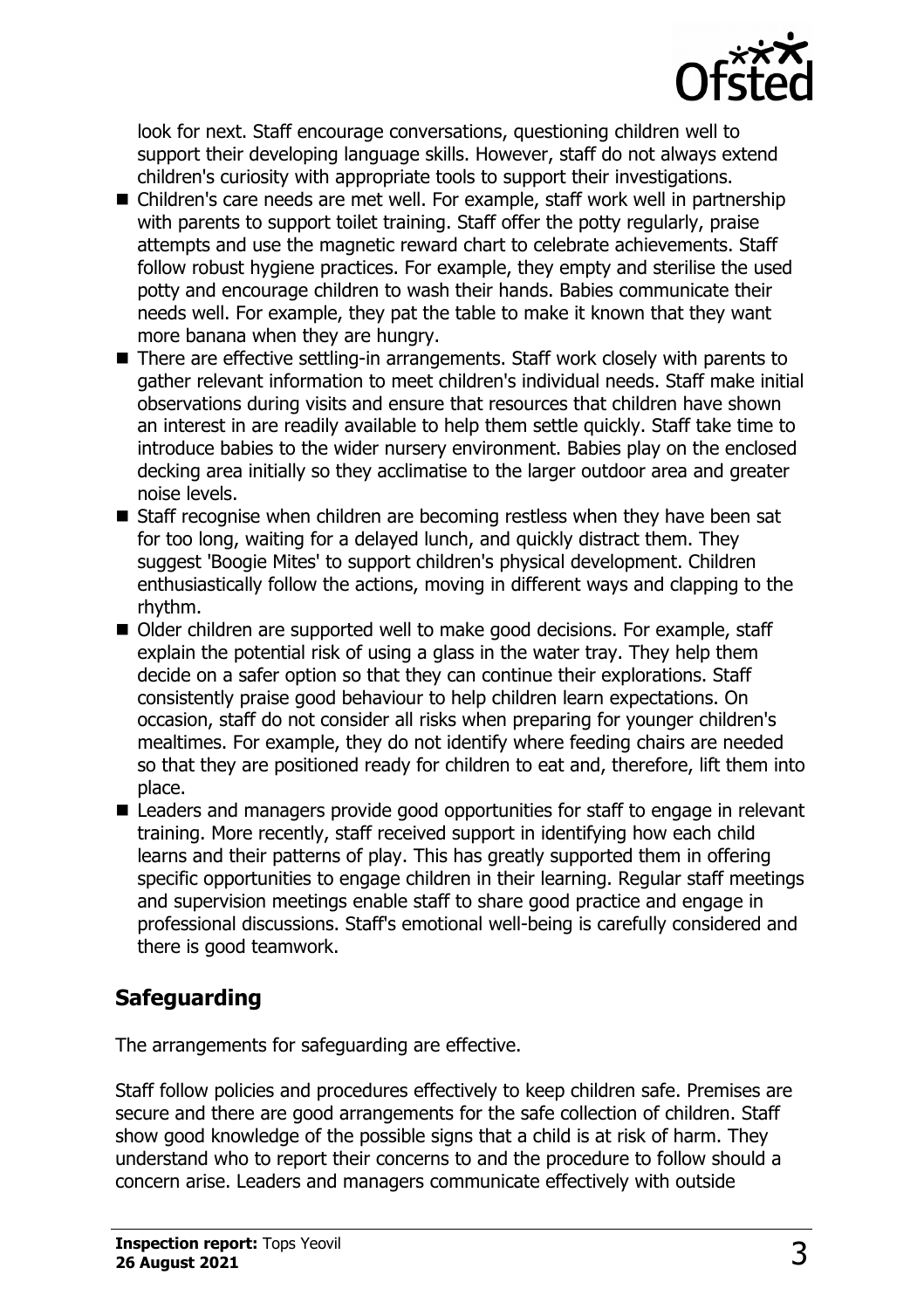

agencies, working closely with them to protect children. There are robust systems to ensure any allegations made against an adult working at the setting are managed efficiently. There are good systems in place to ensure that staff are suitable for their role. There are robust recruitment and induction arrangements.

# **What does the setting need to do to improve?**

#### **To further improve the quality of the early years provision, the provider should:**

- $\blacksquare$  review the organisation of mealtimes for the youngest children to ensure furniture and equipment are correctly positioned and ready for use
- $\blacksquare$  make sure children have appropriate tools for activities in order to challenge their exploration and investigation skills.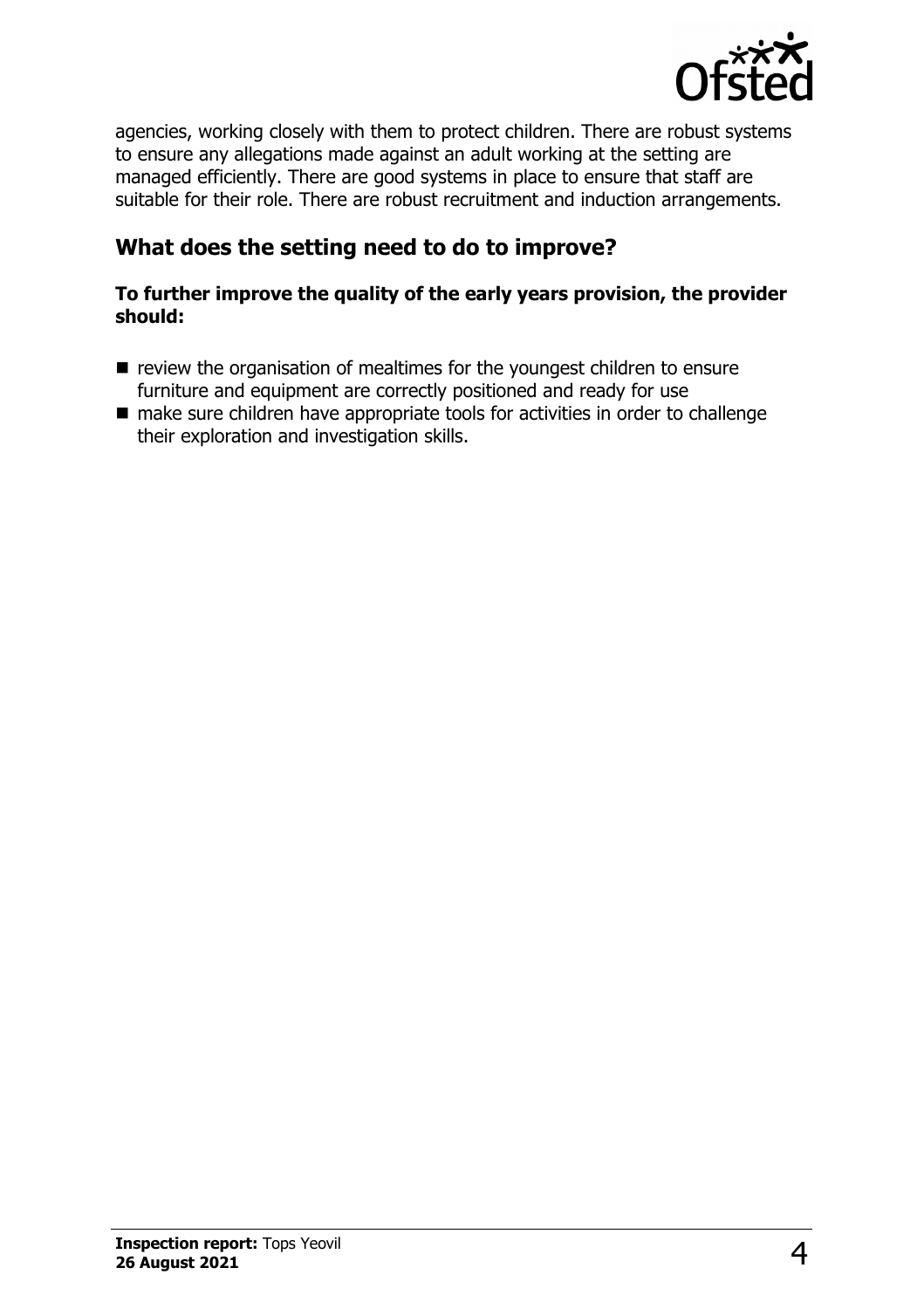

| <b>Setting details</b>                         |                                                        |
|------------------------------------------------|--------------------------------------------------------|
| Unique reference number                        | EY563167                                               |
| <b>Local authority</b>                         | Somerset                                               |
| <b>Inspection number</b>                       | 10133363                                               |
| <b>Type of provision</b>                       | Childcare on non-domestic premises                     |
| <b>Registers</b>                               | Early Years Register, Compulsory Childcare<br>Register |
| Day care type                                  | Full day care                                          |
| Age range of children at time of<br>inspection | $0$ to $4$                                             |
| <b>Total number of places</b>                  | 52                                                     |
| Number of children on roll                     | 100                                                    |
| Name of registered person                      | <b>Tops Day Nursery Limited</b>                        |
| Registered person unique<br>reference number   | RP901328                                               |
| <b>Telephone number</b>                        | 01935 420255                                           |
| Date of previous inspection                    | 28 November 2019                                       |

### **Information about this early years setting**

Tops Yeovil registered in 2018 and is situated in Yeovil, Somerset. The nursery opens daily from 7.30am until 6pm throughout the year. It provides funding for free early education for children aged two, three and four years. The manager holds an early years qualification at level 5. She is supported by 13 staff; of these, two hold early years qualifications at level 5, five hold early years qualifications at level 3 and two hold early years qualifications at level 2.

# **Information about this inspection**

**Inspector** Rachael Williams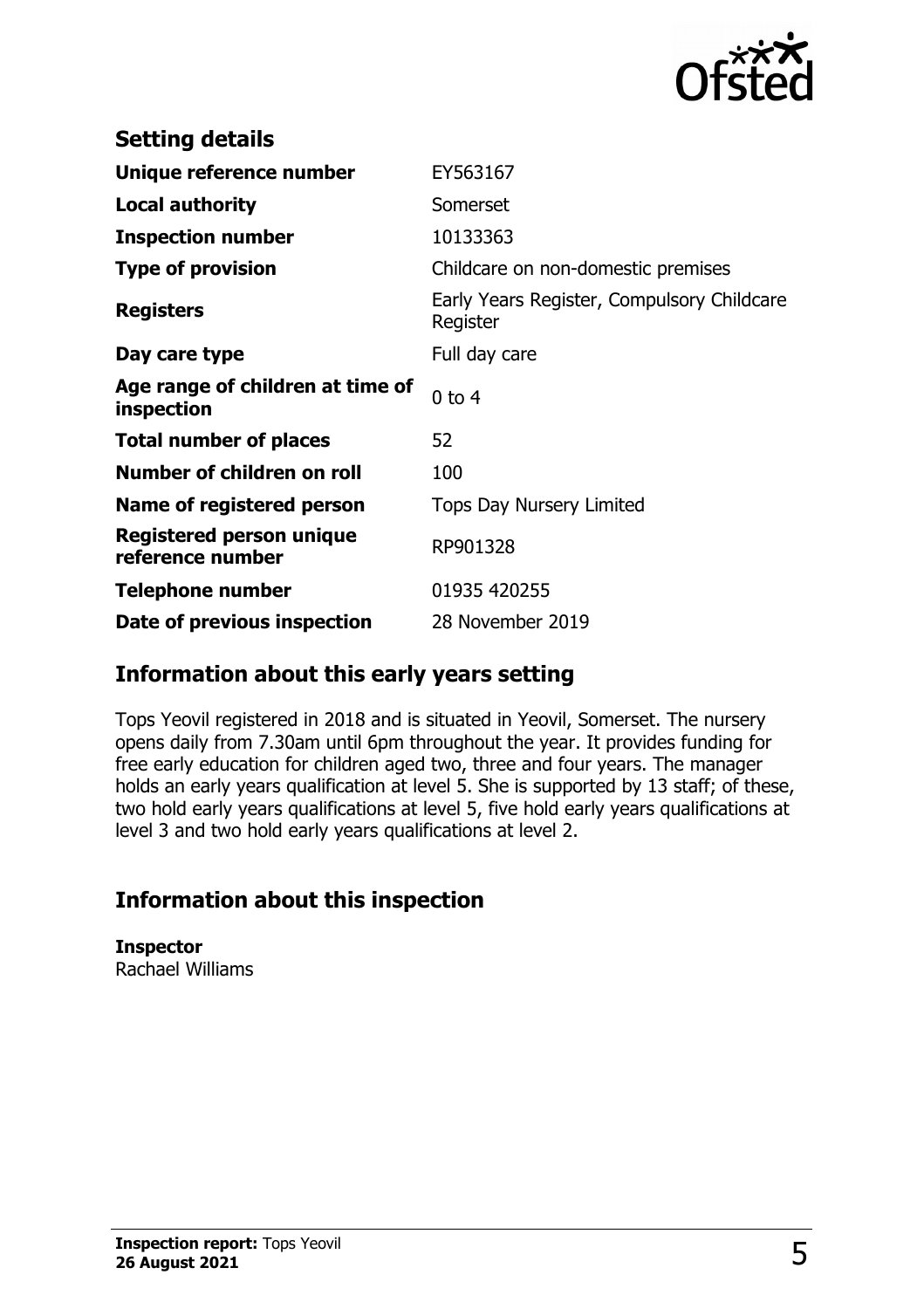

#### **Inspection activities**

- $\blacksquare$  This was the first routine inspection the setting received since the COVID-19 (coronavirus) pandemic began. The inspector discussed the impact of the pandemic with the setting and has taken that into account in their evaluation of the setting.
- $\blacksquare$  The manager took the inspector on a learning walk to discuss how they plan for children's learning.
- $\blacksquare$  The manager completed a joint observation with the inspector and discussed the quality of teaching.
- $\blacksquare$  The inspector spoke to parents, children and staff at convenient times during the inspection.
- A leadership and management meeting was held with the manager and a support manager.
- $\blacksquare$  A sample of documentation was viewed.

We carried out this inspection under sections 49 and 50 of the Childcare Act 2006 on the quality and standards of provision that is registered on the Early Years Register. The registered person must ensure that this provision complies with the statutory framework for children's learning, development and care, known as the early years foundation stage.

If you are not happy with the inspection or the report, you can [complain to Ofsted.](http://www.gov.uk/complain-ofsted-report)